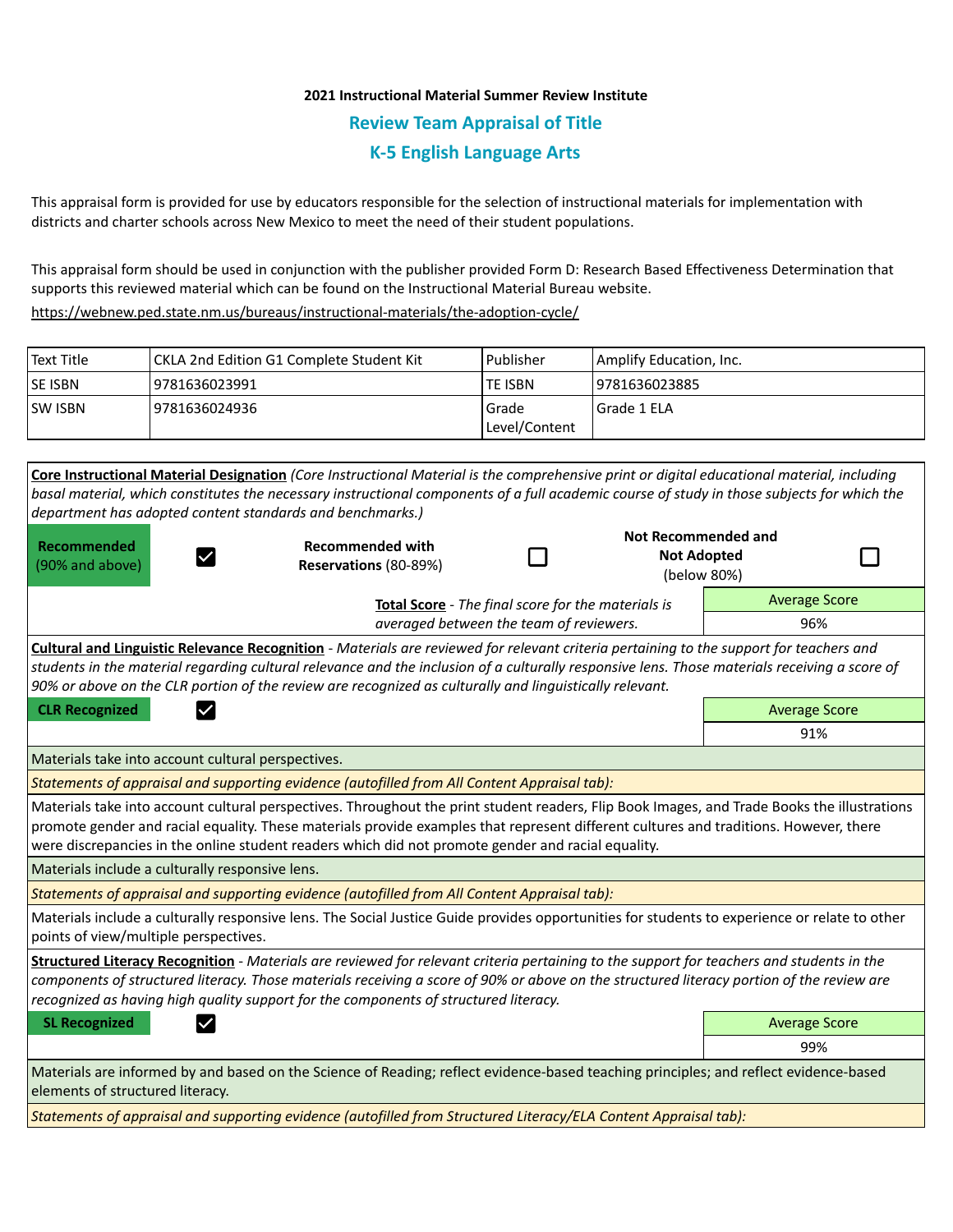Materials are informed by and based on the Science of Reading; reflect evidence-based teaching principles; and reflect evidence-based elements of structured literacy. In the online Teacher Resources Program Guide, Principals of Instruction on page 29, it states, "Designed around the following principals: explicit foundational skills and language instruction, maximizing vocabulary acquisition through contextualized content based and constant exposure, building background knowledge for comprehension, fostering wonderful conversationalists, and building analysis in expression in reading and writing." Each lesson in all units of this program systematically builds on the previous skills and concepts and clearly addresses the different strands of structured literacy.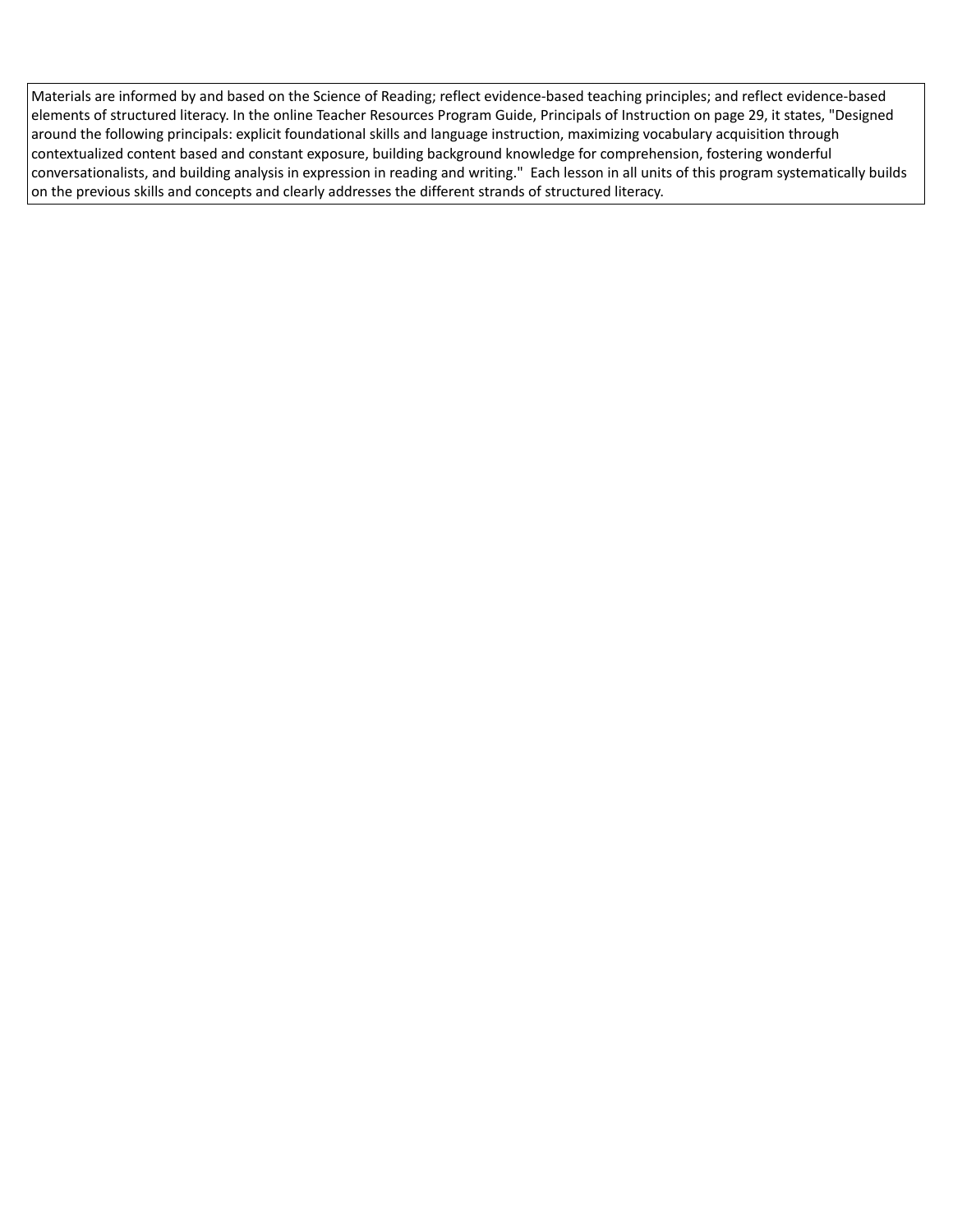**Standards Review** *- Materials are reviewed for alignment with the state adopted content standards, benchmarks and performance standards.*

Average Score

96%

Materials align with grade level ELA standards overall.

*Statements of appraisal and supporting evidence:* 

Overall, the materials do align with the grade level ELA standards. The standards were stated on the primary focus page for each lesson in both the Knowledge and Skills components of the program. However, the Table of Contents page did not list the standards or in what lessons they could be found.

Materials align to reading standards.

*Statements of appraisal and supporting evidence:* 

The materials aligned to the reading standards. Each standard was addressed throughout the lessons and units. However, the standards RL4, RL5, RL6, and RI4, were not fully addressed in the lessons.

Materials align to writing standards.

*Statements of appraisal and supporting evidence:* 

The materials aligned to the writing standards. Each standard was addressed throughout the lessons and units. There were many opportunities for students to explore and practice the narrative and opinion writing standards as well as the informational writing standards.

Materials align to speaking and listening standards.

*Statements of appraisal and supporting evidence:* 

The materials aligned to the speaking and listening standards. These standards were clearly addressed throughout all the lessons and units. However, the standards SL3 and SL6 were not fully addressed in the lessons.

Materials align to language standards.

*Statements of appraisal and supporting evidence:* 

The materials were aligned to the language standards. Each standard was addressed throughout the lessons and units. However, the standards L1h and L4b were only partially addressed and did not provide opportunities for mastery.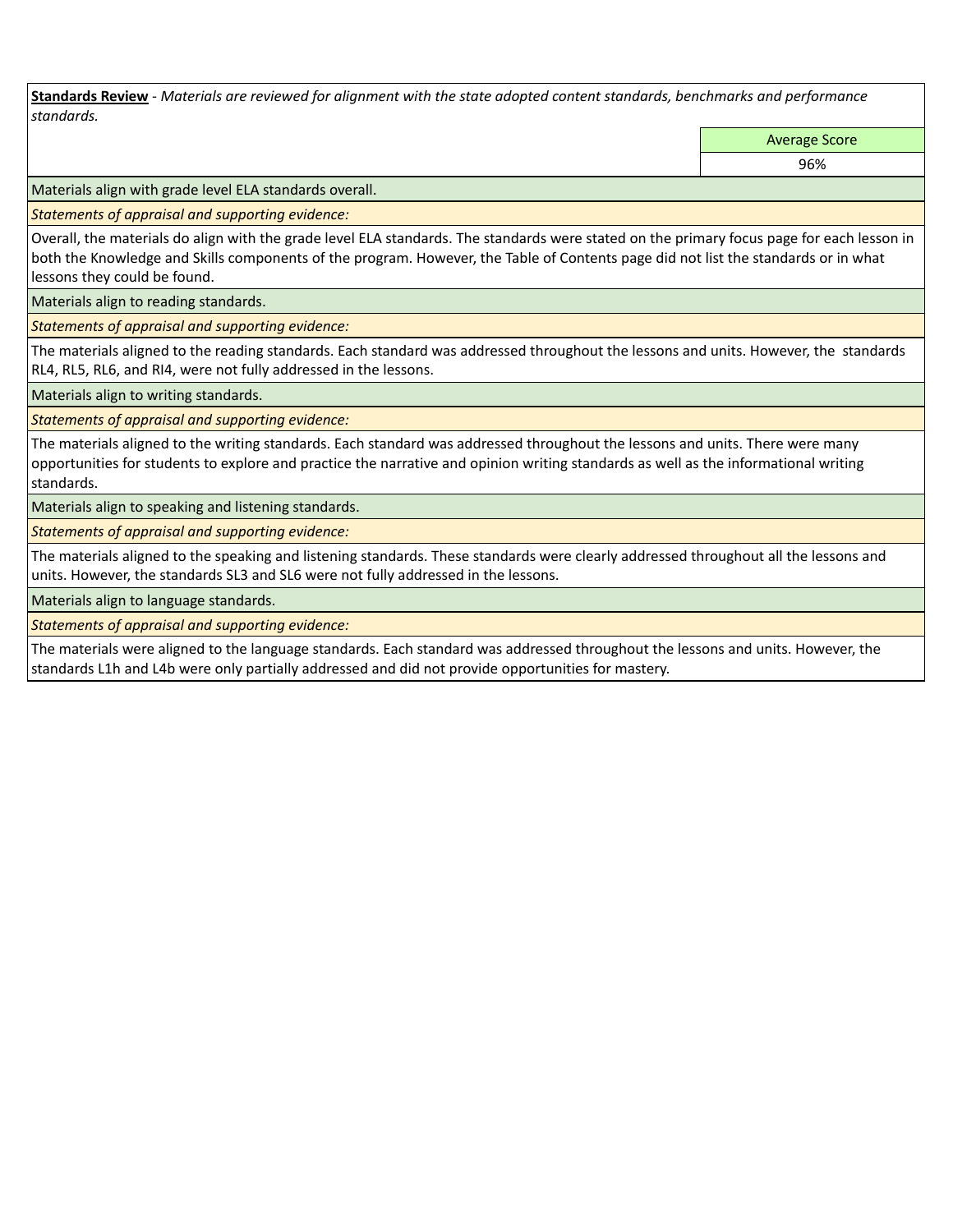**Structured Literacy Review** *- Materials are reviewed for relevant criteria pertaining to the support for teachers and students in the components of structured literacy.*

Average Score

99%

Materials are informed by and based on the Science of Reading; reflect evidence-based teaching principles; and reflect evidence-based elements of structured literacy.

*Statements of appraisal and supporting evidence:*

Materials are informed by and based on the Science of Reading; reflect evidence-based teaching principles; and reflect evidence-based elements of structured literacy. In the online Teacher Resources Program Guide, Principals of Instruction on page 29, it states, "Designed around the following principals: explicit foundational skills and language instruction, maximizing vocabulary acquisition through contextualized content based and constant exposure, building background knowledge for comprehension, fostering wonderful conversationalists, and building analysis in expression in reading and writing." Each lesson in all units of this program systematically builds on the previous skills and concepts and clearly addresses the different strands of structured literacy.

**ELA Content Review** *- Materials are reviewed for relevant criteria pertaining to the support for teachers and students in the specific content area reviewed.*

> Average Score 99%

Materials provide sequential, cumulative instruction and practice opportunities for a full range of foundational skills.

*Statements of appraisal and supporting evidence:* 

Materials provide sequential, cumulative instruction and practice opportunities for a full range of foundational skills. All units and lessons build on the concepts and skills from the one before in a sequential and cumulative progression. These units and lessons provide practice opportunities for a full range of foundational skills.

Materials provide a selection and range of high-quality texts worthy of students' time and attention, exhibiting exceptional craft and thought and/or providing useful information.

*Statements of appraisal and supporting evidence:* 

Materials provide a selection and range of high-quality texts worthy of students' time and attention, exhibiting exceptional craft and thought and/or providing useful information. This curriculum uses a selection and range of Trade Books, Read-Alouds, Big Books, Flip Books, Readers, E-Books, Audio Books, and Image Cards that are worthy of students' time and attention as well as providing useful information.

Questions in the materials are high-quality text-dependent and text-specific questions. The overwhelming majority of these questions are text-specific and draw student attention to the particulars in the text.

*Statements of appraisal and supporting evidence:* 

Throughout the units and lessons, there are high-quality, text-dependent questions (literal, inferential, and evaluative) that are listed to guide the teacher during instruction. These questions are used with the anchor texts within and across the lessons and are text-specific and draw students' attention to the particulars in the text.

Materials provide scaffolding and supports to enable students' learning of English language arts.

*Statements of appraisal and supporting evidence:* 

Materials provide scaffolding and supports to enable students' learning of English Language Arts. In each Skills Unit, there is explicit systematic instruction with each new skill introduced with a warm-up and review. In the Knowledge Units throughout the lessons, there are many opportunities for I do, we do, you do - which scaffolds and supports students in their learning and acquisition of English Language Arts.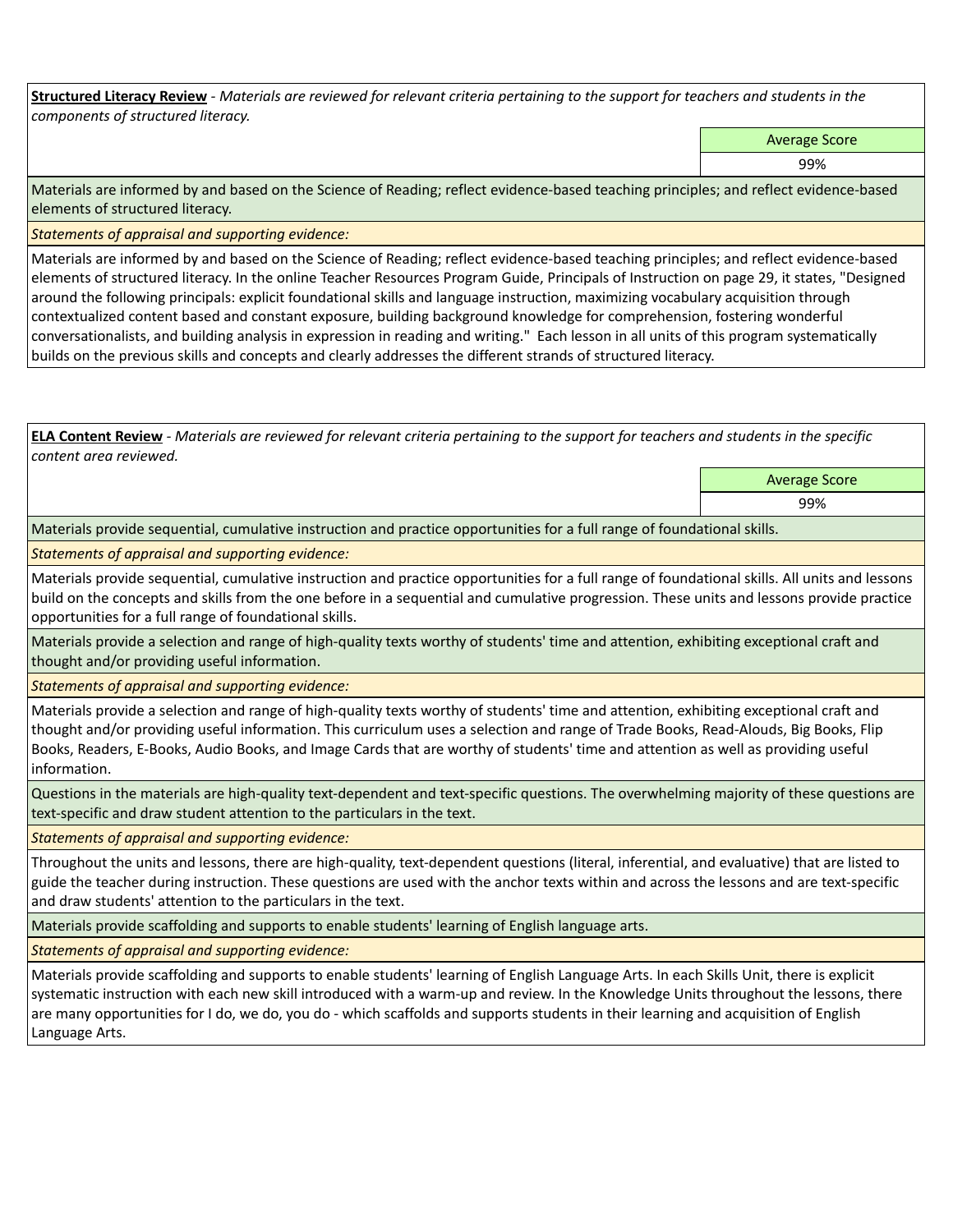**All Content Review** *- Materials are reviewed for relevant criteria pertaining to the support for teachers and students in the material regarding the progression of the standards, lesson structure, pacing, assessment, individual learners and cultural relevance.*

Average Score

92%

Materials are coherent and consistent with the standards that all students should study in order to be college and career ready.

*Statements of appraisal and supporting evidence:*

Materials are coherent and consistent with the standards that all students should study in order to be college and career ready. This is evident in the Scope and Sequence and the way the Units and Lessons are laid out in the curriculum. However, several standards are minimally addressed and do not provide review opportunities for practice and mastery.

Materials are well designed and take into account effective lesson structure and pacing.

*Statements of appraisal and supporting evidence:*

Materials are well designed and take into account effective lesson structure and pacing. All the lessons have the same structure and give a timeframe of how long each lesson should take. However, there was only evidence of a glossary in one of the student readers and there were no footnotes anywhere in the curriculum.

Materials support teacher planning, learning, and understanding of the standards.

*Statements of appraisal and supporting evidence:*

Materials support teacher planning, learning, and understanding of the standards. The planning page and the list of materials needed for each lesson that was provided in the online resources was clear and concise. However, cross referencing of the standards was not listed in the Table of Contents throughout the entire program.

Materials offer teachers resources and tools to collect ongoing data about student progress on the standards.

*Statements of appraisal and supporting evidence:*

Materials offer teachers resources and tools to collect ongoing data about student progress on the standards. There are opportunities to formally and informally monitor students' progress throughout the units and lessons. However, materials to provide alternative assessment options for English learners, culturally and linguistically diverse students, advanced students, and special needs students were not evident.

Materials support effective use of technology to enhance student learning.

*Statements of appraisal and supporting evidence:*

Materials support effective use of technology to enhance student learning. Every Knowledge Unit has a Knowledge Builder video at the beginning to activate content knowledge. In addition, Skills Units 1-3 had access to a Big Book, in Units 1-7 there are E-Books and Audio Books, and there is also a sound library for Skills Units 1-4. There are also online assessments and tasks noted in the materials, but we did not have access to them.

Materials can be easily customized for individual learners.

*Statements of appraisal and supporting evidence:* 

Materials can be customized for individual learners. Throughout the units there were suggestions in the Teacher's Edition to differentiate and customize the lessons for individual learners. However, these suggestions were not always in the lessons but in the Pausing Points of the Units. There were not many suggestions for customizing and differentiating lessons for extending the thinking of advanced learners. It shows that you can customize and differentiate the assessments, checklists, quizzes, homework, etc., but we did not have access to it.

Materials give all students extensive opportunities and support to explore key concepts.

*Statements of appraisal and supporting evidence:*

Materials give some students extensive opportunities and support to explore key concepts. The lessons throughout the units did have opportunities to support and explore key concepts, however home language connections were limited to Spanish only.

Materials take into account cultural perspectives.

*Statements of appraisal and supporting evidence:*

Materials take into account cultural perspectives. Throughout the print student readers, Flip Book Images, and Trade Books the illustrations promote gender and racial equality. These materials provide examples that represent different cultures and traditions. However, there were discrepancies in the online student readers which did not promote gender and racial equality.

Materials include a culturally responsive lens.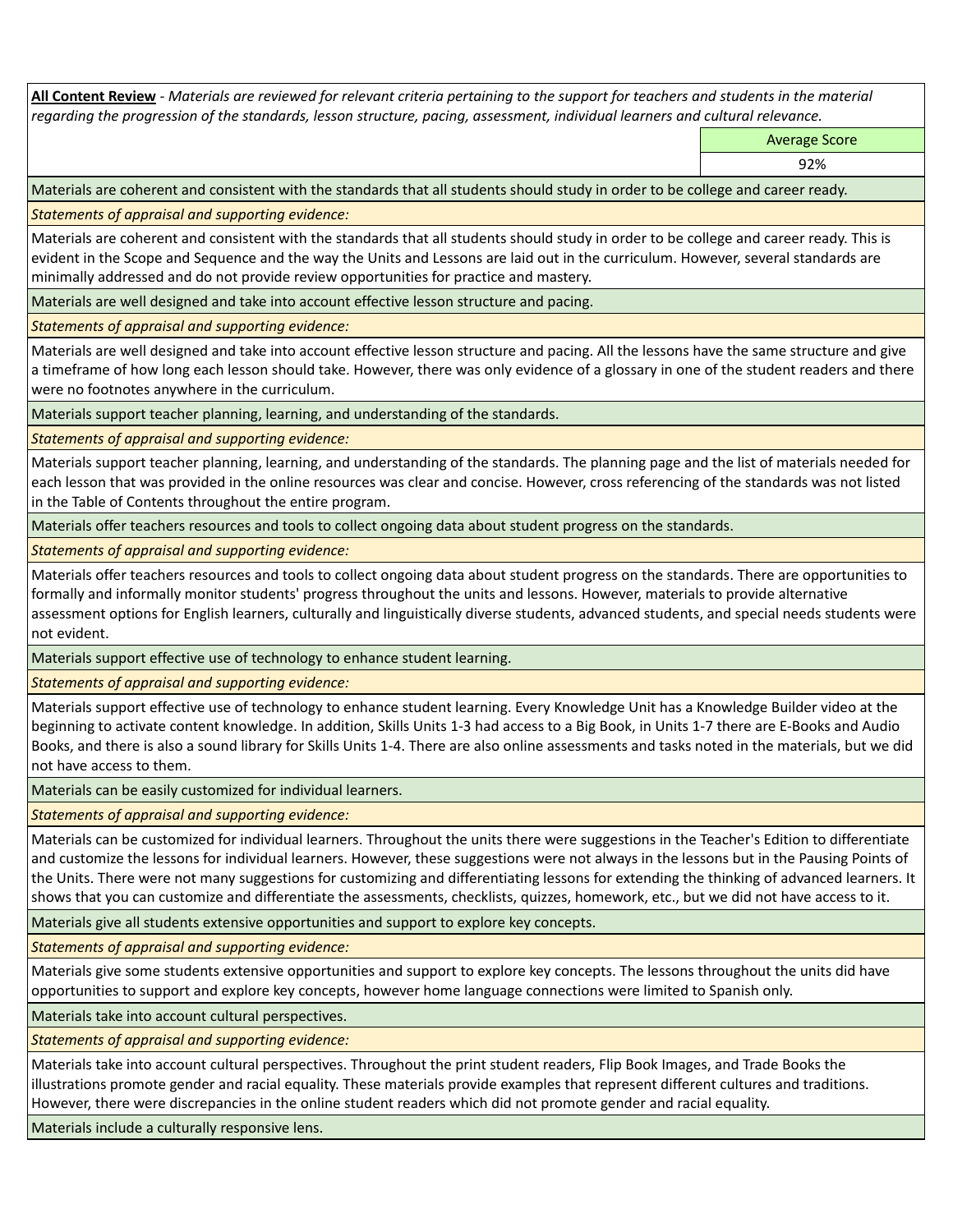*Statements of appraisal and supporting evidence:*

Materials include a culturally responsive lens. The Social Justice Guide provides opportunities for students to experience or relate to other points of view/multiple perspectives.